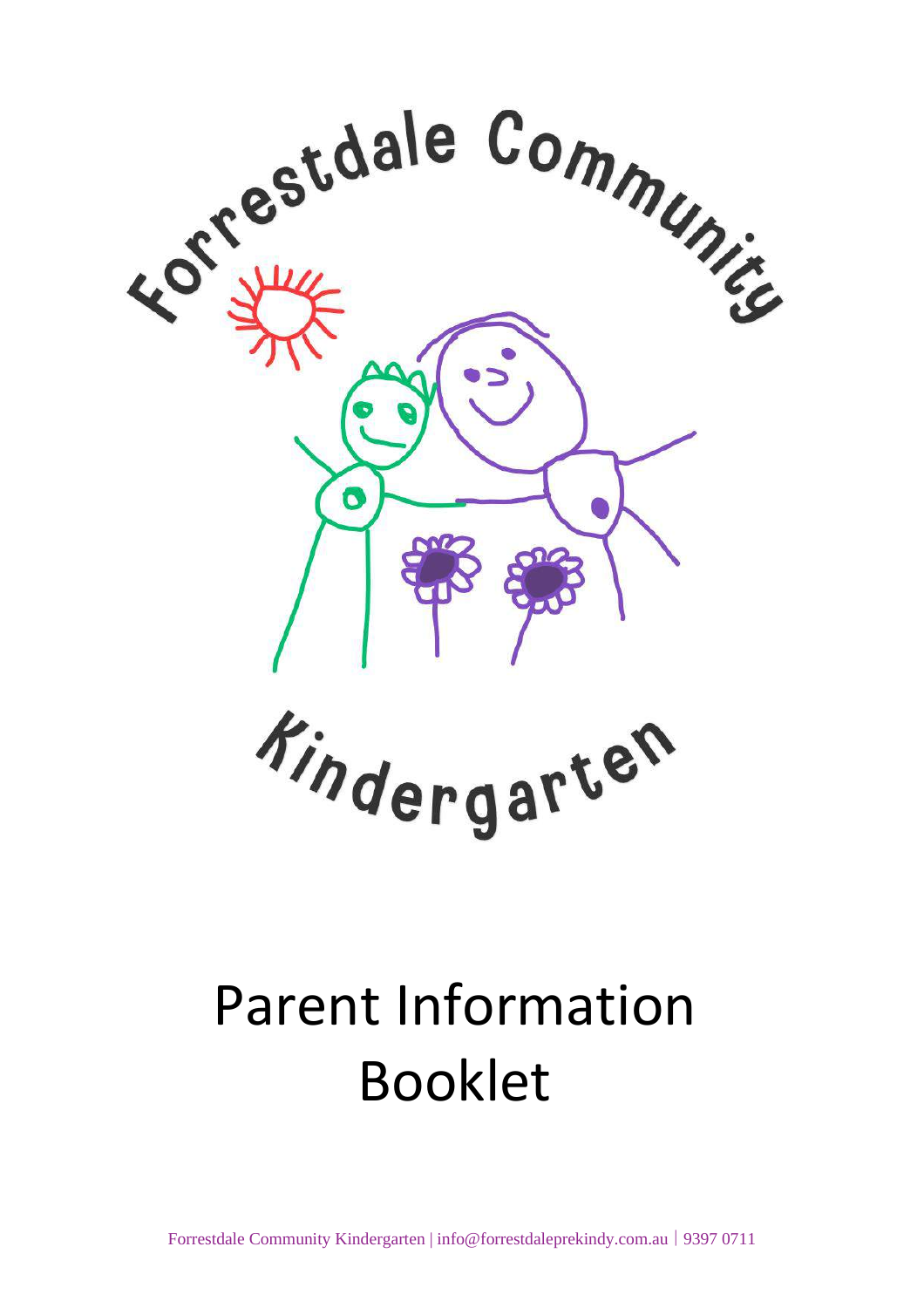

Forrestdale Community Kindergarten 5 Weld Street, Forrestdale WA 6112 Phone: 93970711 Teacher: Miss Bianca Brisset Education Assistant: Mrs Sharon Williams Email: info@forrestdaleprekindy.com.au www.forrestdaleprekindy.com.au

Forrestdale Community Kindergarten is a community based non-profit Kindergarten service for children 2.5 to 4 years of age, which is governed by a Parent Committee.

Forrestdale Community Kindergarten's mission is to provide a safe, caring and nurturing environment, which promotes a love of learning that, will last a lifetime. We aim to make our kindergarten a welcoming place for students, parents, families and the wider community.

Please read the information in this booklet to help you see that Forrestdale Community Kindergarten is the place for your child's early education. If you require any further information, please do not hesitate to consult with our staff members. We look forward to welcoming you and your family to Forrestdale Community Kindergarten.

# Philosophy

Forrestdale Community Kindergarten provides a prekindy program with the following aims:

- Encouraging children to make decisions and take responsibility for their own behaviour;
- Encouraging children to share and actively participate in their own learning journey;
- Engaging, supporting and inspiring Educators to provide a warm, respectful environment with professional manner;
- Encouraging collaboration with the Parent(s)/Guardian(s) ; and
- Implementation of the National Quality Standards and use of the Early Years Learning Framework to the best of our ability.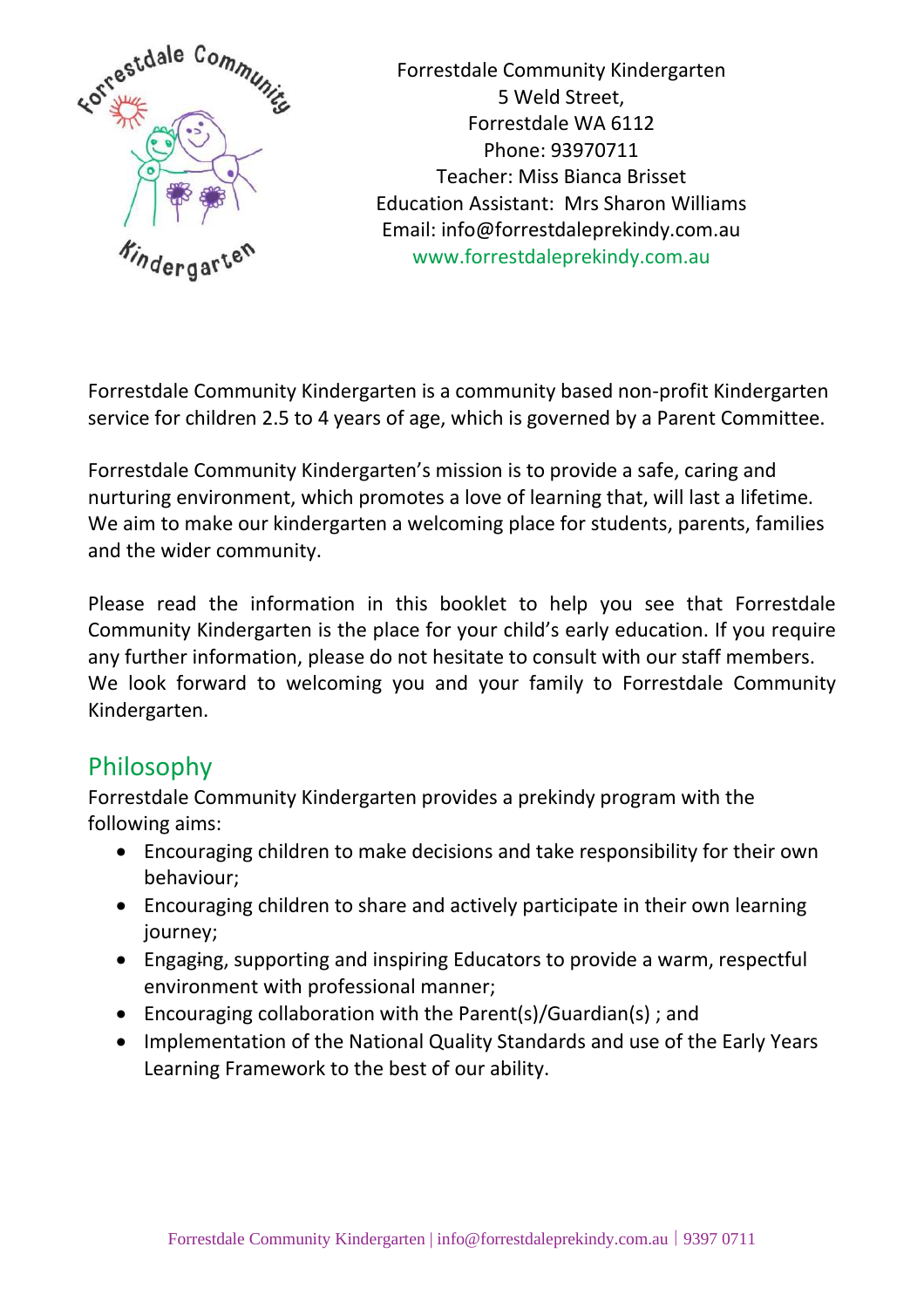# Learning

During the day your child will learn;

- To develop self confidence and a sense of achievement in everything they do.
- To be independent and responsible for their own belongings.
- Sharing and caring for peers.
- How to appreciate others feelings; to accept good and bad feelings.
- The importance of hygiene.
- Many early learning foundations, for example basic shape, number and colour recognition.
- The importance of participating in tasks and following instructions.
- Important skills to assist in preparation for four year old kindergarten.

Children will experience many activities focusing on Sensory Play, (learning through senses), Manipulative Play (learning through touching/feeling), Creative Play (learning through making), Dramatic Play (learning through role-playing) and Exploratory Play (learning through finding out).

If you have any queries about the program, please do not hesitate to contact Bianca by email at [info@forrestdaleprekindy.com.au](mailto:info@forrestdaleprekindy.com.au)

#### Policies

Written policies have been developed in accordance with our philosophies and principles that reflect the needs of the children, staff and parents. These policies are required under the Child Care Services Regulations (2011) for licensing and accreditation and reflect quality education we set for the centre.

These policies are available for you to read as well as a copy of the Regulations at our Kindergarten. If you would like a copy please speak to one of the teachers.

# Parent Committee

As we are a Community Kindergarten we are run by a Parent Committee, with a new committee being elected for each new school year. By taking part in the Parent Committee you are provided with a wonderful opportunity to form close friendships and have input into your child's kindergarten experience.

The Parent Committee is voluntary and is responsible for the financial management of the Kindergarten. The Parent Committee must meet 10 times per year to discuss purchases, bills, organising activities & events, maintenance & fundraising.

Generally speaking the Committee meets once per month during the school year. All parents (regardless whether they are on the committee) are welcome to attend to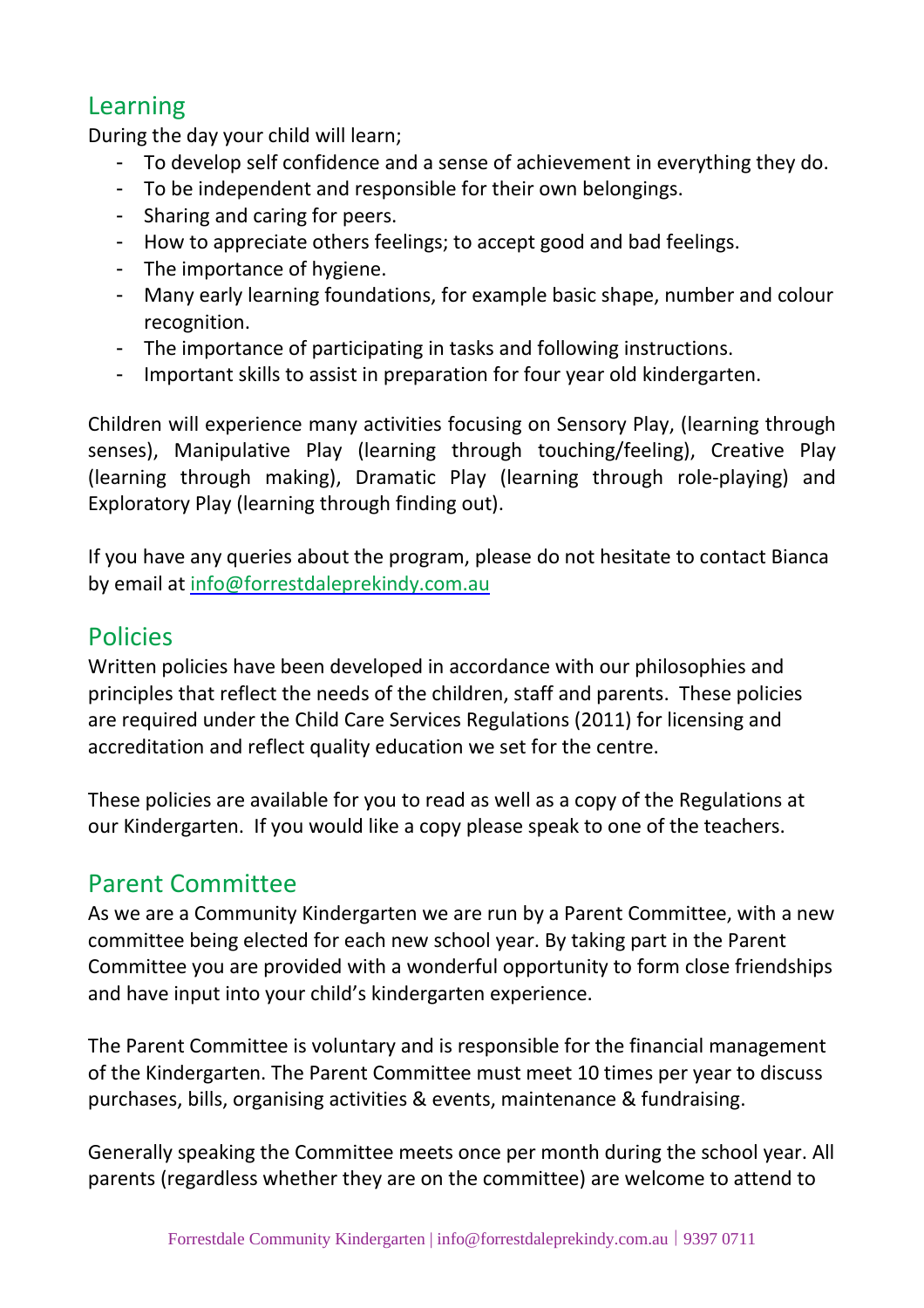help provide input into the operations of the service and raise any ideas or issues for the community.

As a Community Based Association we recognise the valuable role families and the wider community play in children's education and care. Your encouragement and aid, in whatever way, such as coming in for parent roster, help with fund raising and at our Kindy busy bee days, is of invaluable assistance.

You are encouraged to become involved with the program of the Centre and your ideas and suggestions are greatly appreciated. We are always happy to have people come in with interesting things to show, sing, teach and make with the children, especially activities of a multicultural nature.

## Communication with Parents

Any information provided by the teacher will be sent home with your child each day in a communication folder (provided), or via email. Please speak to the teacher as soon as possible about any concerns or queries you may have before or after your child's session.

At the end of the year children will be sent home with a portfolio demonstrating a snapshot of some of the many experiences they have with us. We encourage you to look through these with your child discussing with them what they've experienced in a positive manner.

#### Fees

Our fee structure consists of:

- a) A **\$100** non refundable registration fee to be paid when returning your enrolment form. This secures your child a place in our kindy.
- b) **\$60** per session charged on a monthly basis. Term fees are to be paid by the due date on your invoice.

Invoices need to be paid by the due date noted on the invoice to ensure your child's placement for that following term.

Please ensure you are prompt with your payments as vacancies are limited. Failure to pay fees by the due date may result in your child's enrolment being cancelled.

If you are unable to pay your fees by the due date please talk to the teacher or Parent Committee to request other arrangements.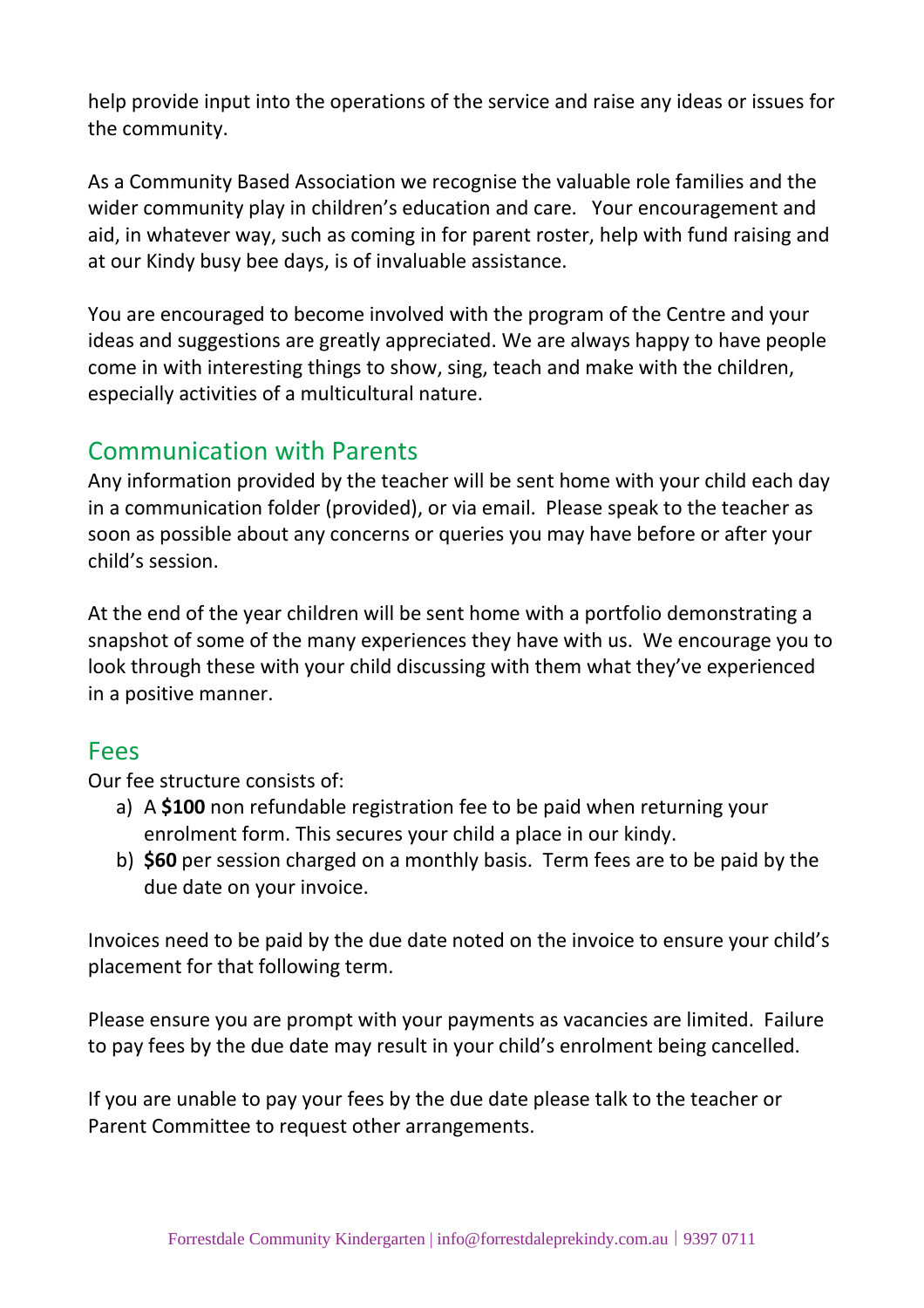# Fundraising

Fundraising is integral to the running of the centre and parents may be asked to participate in fundraising throughout the year. All parents are encouraged to participate as all monies raised go towards resources for our program and maintaining and upgrading our facilities.

#### Excursions and Incursions

During the year the children may partake in excursions/incursions. If an excursion/incursion is planned, a note regarding the excursion/incursion will be sent home with your child to explain the excursion/incursion and obtain parental permission.

During the year we have planned for three incursions. The cost of these incursions has been included in the session fees with a plan to organise one per term for Terms 2, 3 and 4.

In addition, we welcome any special skills and talents from families and friends to come in to share with the children.

#### Classes

Classes run on Tuesday, Wednesday and Thursday 9am to 2.30pm, subject to meeting minimum number requirements. We will do our best to accommodate your requested day but we will need to reach the minimum number of students in order for any of the classes to run. Children are welcome to attend more than one day a week as each day's teaching program is different. Please speak to our teacher Bianca if you would like your child to attend more than one day (fees will apply).

# Age and Toilet Training

We prefer your child to be toilet trained prior to commencing our pre kindy program, however we realise that not all children will be. If your child is not toilet trained you will need to provide enough nappies each day for your child. If your child has not been toilet trained prior to starting school, and you wish to start toilet training, we ask that you commence toilet training the day after the child has attended kindy so that your child has a few days of training at home before coming back to kindy.

Children are welcome to start as soon as they are 2.5 years old, regardless of what week of the term that will be. You can enroll your child as early as you wish to secure their place in out pre kindy program.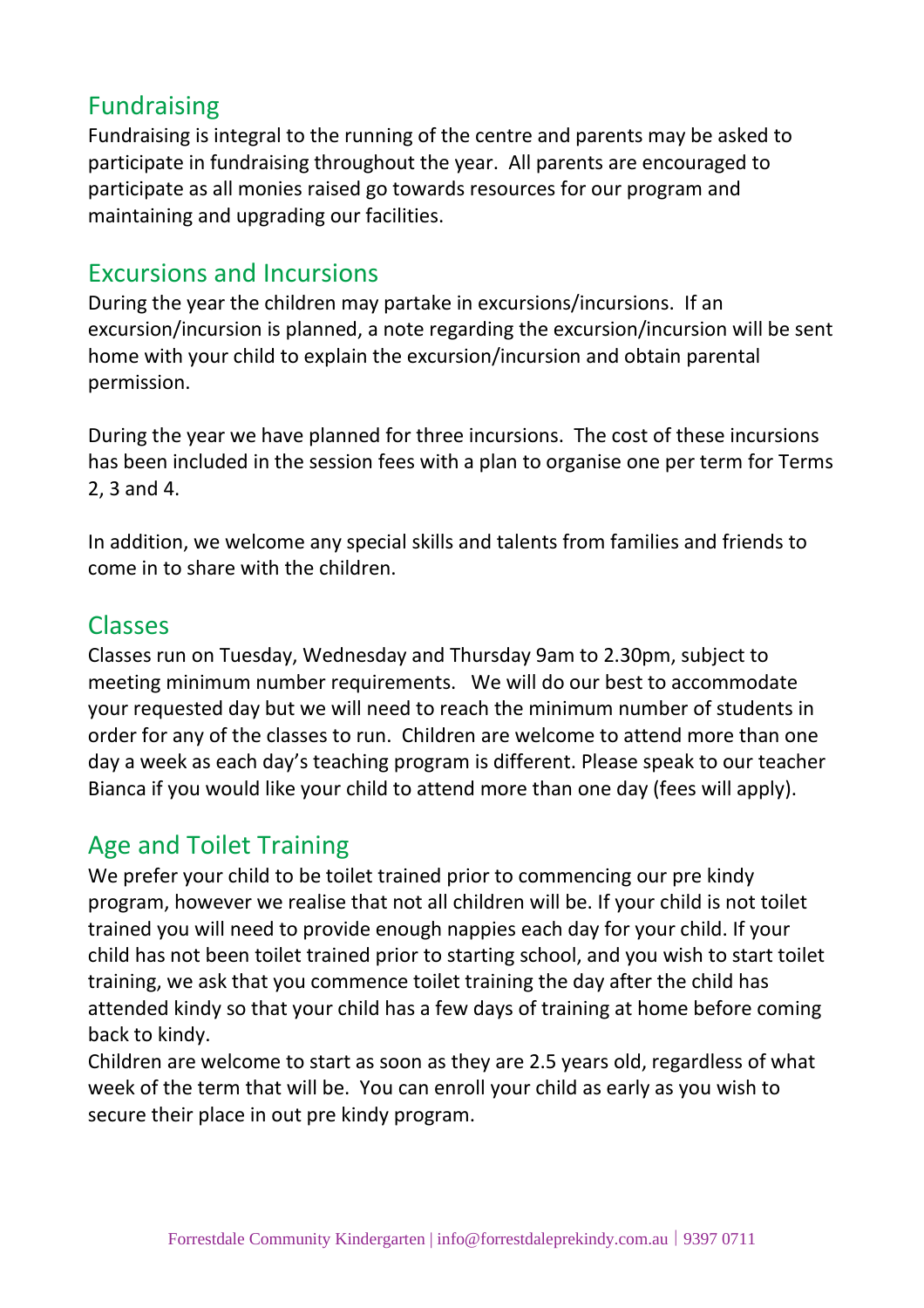# Enrolment Process

The enrolment process begins with parents filling in the Enrolment form and paying the Registration fee to secure your child a place. Once the Enrolment form has been received, parents will be sent a confirmation letter with details of which class your child is enrolled in.

The details required on the enrolment form are needed by our staff to help them take the best possible care of your child and meet our licensing requirements. All information is strictly confidential. Parents will need to attach a copy of your child's birth certificate and current immunisation record.

# Change of Details

If any of the details on the enrolment form change, please advise the teacher in writing immediately.

# Arrival and Collection of Children

Your child's safety is our primary concern and therefore we will only release your child to the custodial parent or the authorised persons identified on your enrolment form. Any changes must be advised in writing to the staff as soon as possible.

If you are unavoidably detained and unable to collect your child at the end of your session, it is important that you telephone the teacher and advise of your expected time of arrival or your arrangement for another person to collect your child.

If you have not contacted the teacher and your child has not been collected at the end of their session, the teacher will attempt to telephone you, or if this is not successful, the emergency contact people listed on your child's enrolment form, to arrange for their immediate collection.

# Signing In and Out Book

Please ensure that you complete the SIGN IN and SIGN OUT book available at the entrance of Kindy for each session. This is important as we must keep accurate attendance records. Parents/Guardians and/or visitors over the age of 16 years must sign in to the SAFE WA app via the QR code or by writing your details on the paper copy. Upon arrival everyone including children must either hand sanitise or wash their hands with soap and water.

# What to Expect During the Program

A typical day in our prekindy program includes:

- Welcome time and morning activities
- Fruit time each child is requested to bring along a piece of fruit cut up in a separate container (labeled with their name) to their lunch box.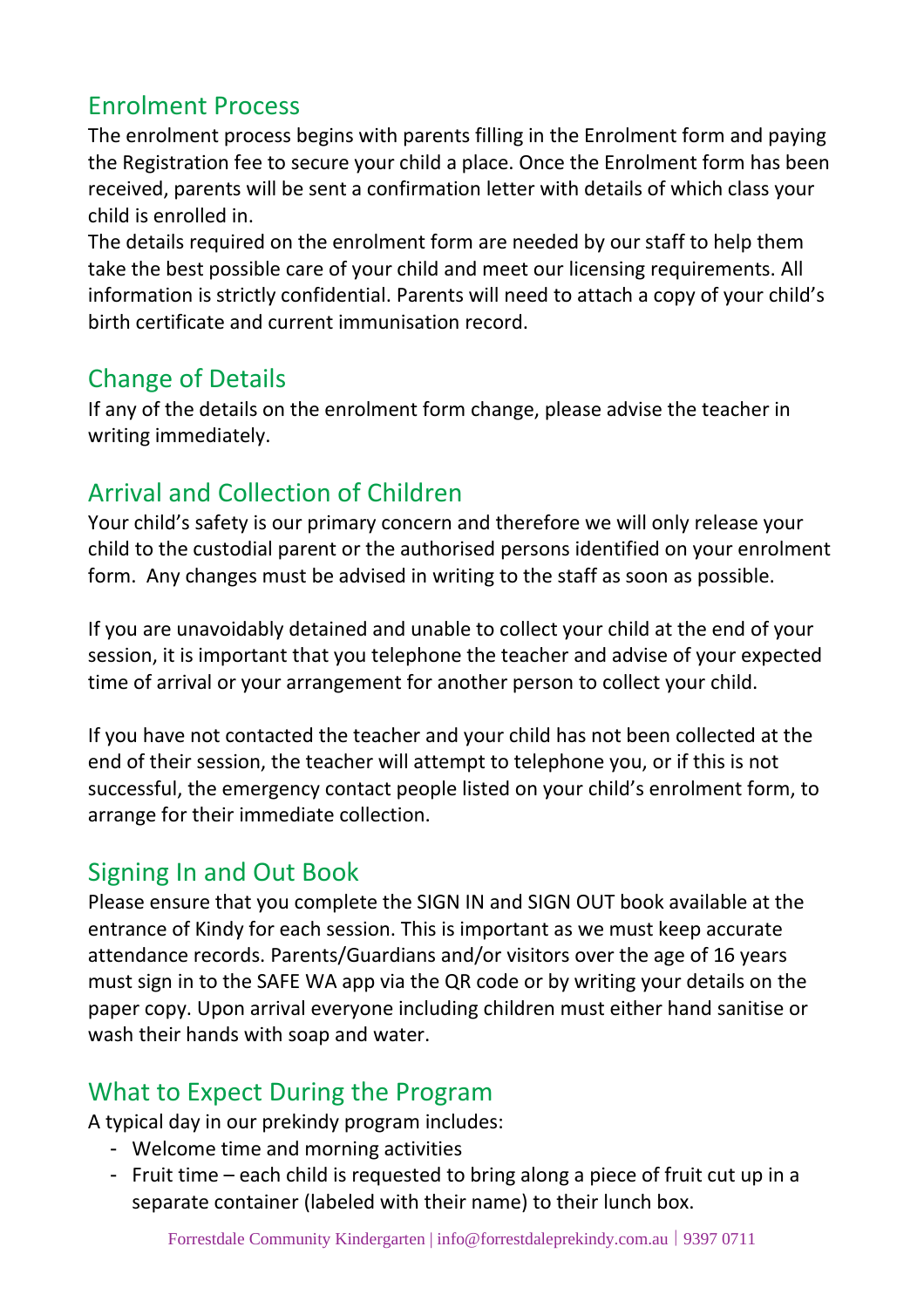- Story Time
- Lunch each child is to bring their own healthy lunch and we encourage independent eating. The Kindy strongly promotes healthy eating.
- Rest time each child can bring in their own pillow to rest on
- Afternoon activities
- Depending on the weather, the children will have the opportunity to play outdoors throughout the day. Children will need to bring their hat to kindy each week regardless of the weather.

# What should my Child wear to Kindy?

Please dress your child suitably for play activities in clothes that you do not mind getting grubby. Children should come to kindy in comfortable clothes and shoes that are suitable for climbing. As we have a very large outdoor undercover area, we utilise this throughout the year so even in the colder months the children have the opportunity to play outdoors. We encourage children to come dressed in warm clothing throughout the colder months.

Children are able to take their shoes off, if they choose to. We encourage bare foot play both indoors and outdoors.

Parents have the opportunity to purchase our uniform which is optional; this includes t-shirt and/or bucket hat. Parents can order or purchase these at the orientation morning. As we are a small community kindergarten we only place the one uniform order at the start of the year. We do order spares to sell throughout the year but cannot guarantee spare uniforms in stock.

# What Should Your Child Bring to Kindy?

Your child will need to bring to Kindy each week:

- A School Bag: Please provide a bag big enough to fit all their belongings as well as any craft they wish to take home. Each child will also be given an A4 plastic communication folder to take home during the term.
- Spare clothes: Please provide 2 extra sets of clothes in your child's bag at all times to change into should the need arise (this includes underwear, socks etc).
- Sun Hat: The Kindy promotes sun safe practices so it is essential your child bring a wide brim or similar sun hat. If they do not bring their own hat, your child can choose a hat out of the spare hat box or will be asked to play in the shade.
- Drink bottle with water only: Please ensure your child brings a drink bottle that they can open unassisted.
- A piece of fruit/vegetable: Cut up in a separate container from their lunch box with your child's name on it.
- Lunchbox with lunch: Please provide a lunch that your child can eat unassisted. Please note that we have a "no nut" policy (this means no Nutella, peanut paste, nut bars, muesli bars with nuts in it, etc. Please check labels carefully).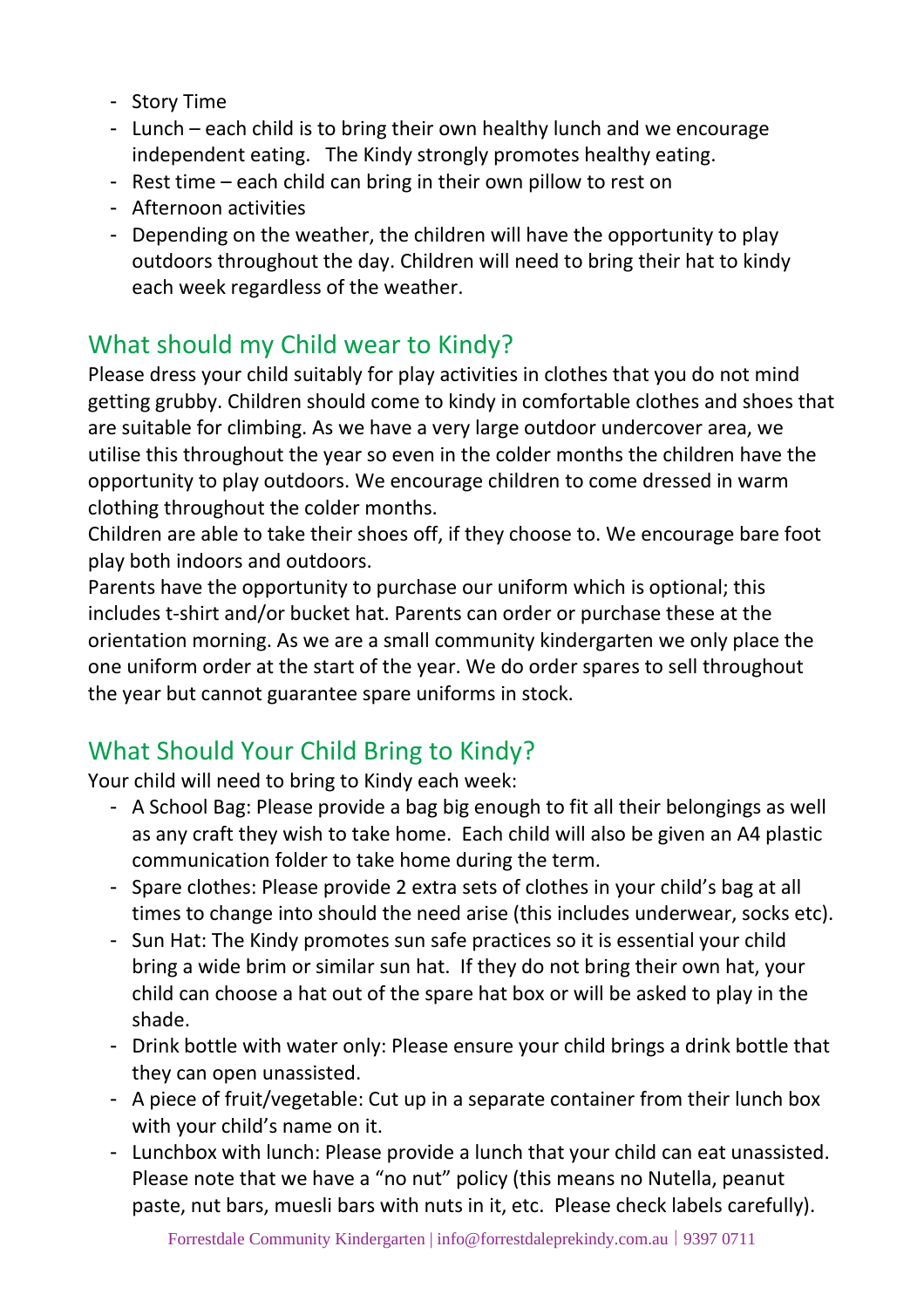Simple finger foods are best, such as sandwiches, chopped cheese, meat, fruit, crackers and salad. The Kindy promotes healthy eating practices so please do not send chocolate, lollies, chips or any other foods of a similar nature. If there are children with specific food allergies then some certain foods may be restricted and once this information is known we will pass it on to you immediately.

- Sleep pillow (and blanket): Please bring a pillow (and blanket) for your child to use during rest time. Please put the pillow (and blanket) in a clearly labelled bag to be stored at kindy during the term. Please note that the bag must be a cloth (not plastic) bag. At the end of each term we will send the pillow (and blanket) home to be washed and returned for the next term. (A blanket is optional)

**All items including school bag, all clothing (including shoes, spare clothes, hats etc), drink bottle, sleep pillow (and blanket and bag) need to be clearly labelled with your child's name.**

# All other materials and equipment are supplied.

#### Toys

We would appreciate it if you could ensure that your child's personal toys stay at home. Loss of or damage to toys is a heartache to the children and the kindy takes no responsibility for any broken or lost items.

# The First Few Weeks

For some children this is the first time they have been separated from their family and loved ones. Sometimes the initial separation can be difficult.

Each week when you arrive at kindy, bring your child inside and help them to unpack their bag. Encourage your child to place their drink bottle, hat and lunch box inside a pigeon hole. Their school bag will stay outside during the kindy day on one of the hooks attached to the wall.

At 9:15am the bell will ring and this will signify that it is time for the children to pack away and sit on the mat. Before the bell rings you are welcome to settle your child with a book, puzzle or table top activity.

If your child is visibly upset, leave them with the Teacher or the Education Assistant. Usually children will only cry for a few minutes. When they see their parents are definitely gone, they happily settle down to enjoy themselves. We understand that this time can also be difficult for parents, so if there is a continuing problem with separation we will contact you by phone.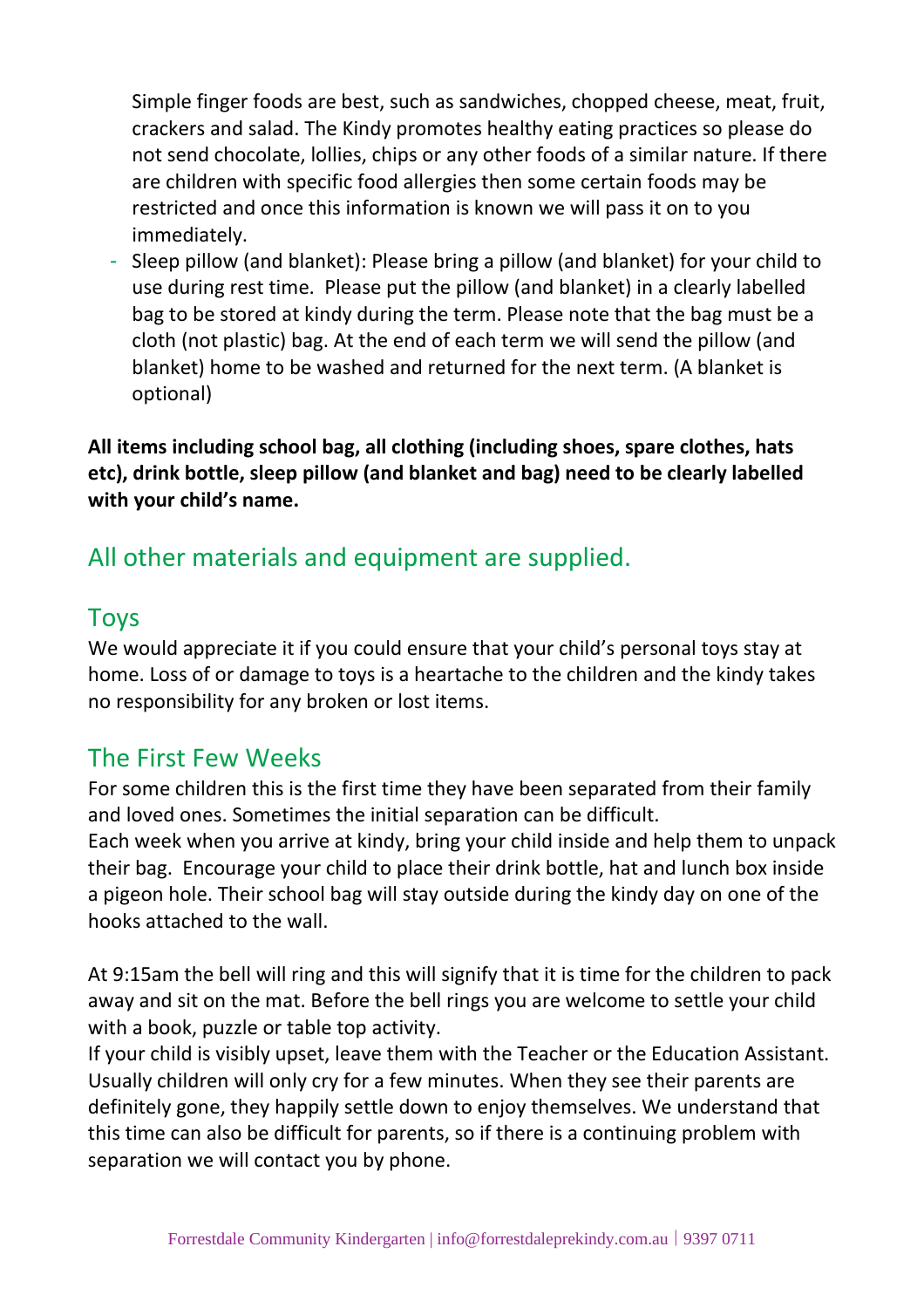## Birthdays

Children's birthdays are a special day that we enjoy celebrating with them. If parents wish for Kindy to celebrate their child's birthday they may provide small cupcakes for morning tea depending on your session. Parents are more than welcome to join the occasion if they can. If there are any allergies in your child's class, we will notify you at the start of the year or when the child commences. Children who have allergies may be asked to supply an alternative so that they do not miss out on the celebrations.

## Laundry Roster

The Kindy has a laundry roster so that hand towels, tea towels and other such items can be washed after each session. A roster will be put out at the beginning of each term and we encourage all parents to help out. It will be displayed on the Parent Notice Board. The laundry bag will be available to collect at the end of the session.

# Guiding Children's Behaviour

Forrestdale Community Kindy is committed to providing children with a safe and secure environment and the opportunity for positive and respectful interactions with adults and children.

Learning appropriate behaviour is part of your child's social development. Our staffs aim to help children to be responsible for their own behaviour and to develop an understanding of what is appropriate in different situations.

You are encouraged to discuss your child's behaviour with the teachers to ensure consistent behaviour expectations between home and Kindy. Limits to children's behaviour will always be clearly expressed in positive terms and reinforced consistently in a developmentally appropriate way. Children will be encouraged to settle their differences in a peaceful manner. Teachers will focus on positive behaviour, providing praise and encouragement where appropriate. Wherever possible, problems will be prevented before they arise by using appropriate methods.

If any issues arise, parents will be told at the end of the day when they arrive to collect their child.

# Complaint Procedures

Please let us know if you are unhappy with any aspect of the service we provide for you and your child. We welcome all parent feedback, including your grievances and complaints, as these will help us to improve the services we provide. All concerns or complaints will be dealt with in a prompt, positive and sympathetic manner.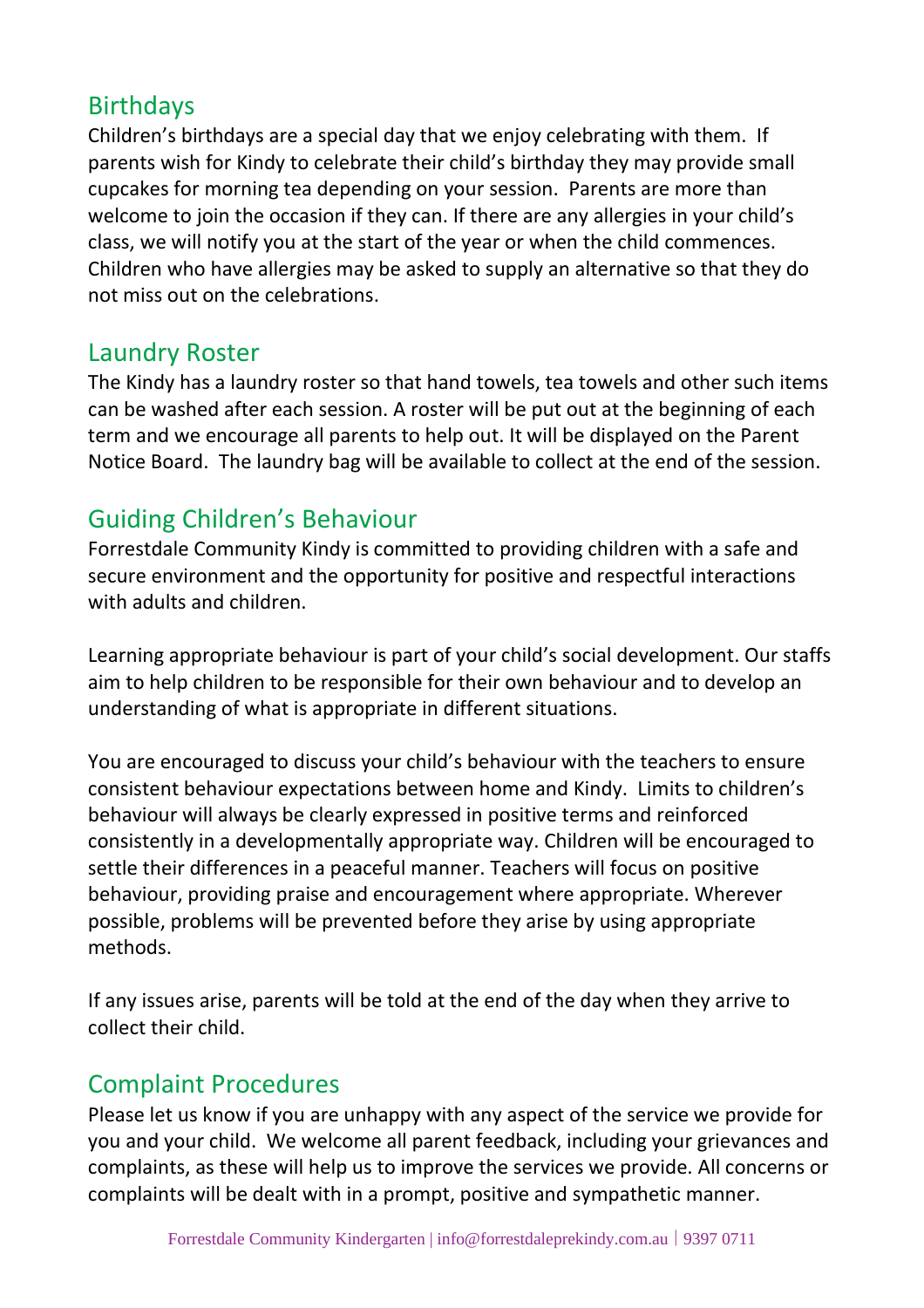If you have a complaint or concern you may discuss your problem with the committee by making an appointment to meet at an appropriate time. Parents are also entitled to direct their complaints to the Education and Care Regulatory Unit, Phone: (08) 6551 8333 or email [ecru@dlgc.wa.gov.au](mailto:ecru@dlgc.wa.gov.au) .

# Unwell Children

Children suffering with infectious diseases are unable to attend Kindy until written clearance is given from a doctor. In the event of an outbreak of a communicable disease at the centre, families and the Health Department will be notified. It is better for all if children who are sick refrain from coming to Kindy.

We are not able to care for children who are ill. In the event your child becomes unwell whilst at Kindy, you will be contacted and asked to collect your child immediately.

On your child's enrolment form you have given approval for an ambulance or doctor to be called if urgent medical attention is required. Every effort will be made to contact you or your nominated emergency contact people as soon as possible. All medical and ambulance costs are the parent's responsibility.

We also have a Head Lice Policy that must be adhered to for dealing with what can be a recurring nuisance.

# Medication

Wherever possible, medication should be administered by parents/guardians at home. However, we are aware that this is not always feasible. Therefore, to ensure children's safety and welfare, the giving of medication at Kindy will be strictly monitored.

All medicines must be handed to the teacher and the medicine forms filled out each day that your child requires the medicine. Medicine must be collected at the end of each session. All medicine must be in original container with child's name on it.

If a child is receiving regular medication at home but not at Kindy, Kindy should be notified of the purpose of the medication, its nature and the possible side effects it may have on the child while they are in care.

Parent(s)/Guardian(s) are required to provide kindy with a medical management plan if their child has a known medical condition, allergy or other health care need. The teacher will develop a risk minimisation plan and a communication plan for your child with a specific health care need, allergy or relevant medical condition. This must be signed by each child's parents(s)/Guardian(s) at the commencement of their enrolment.